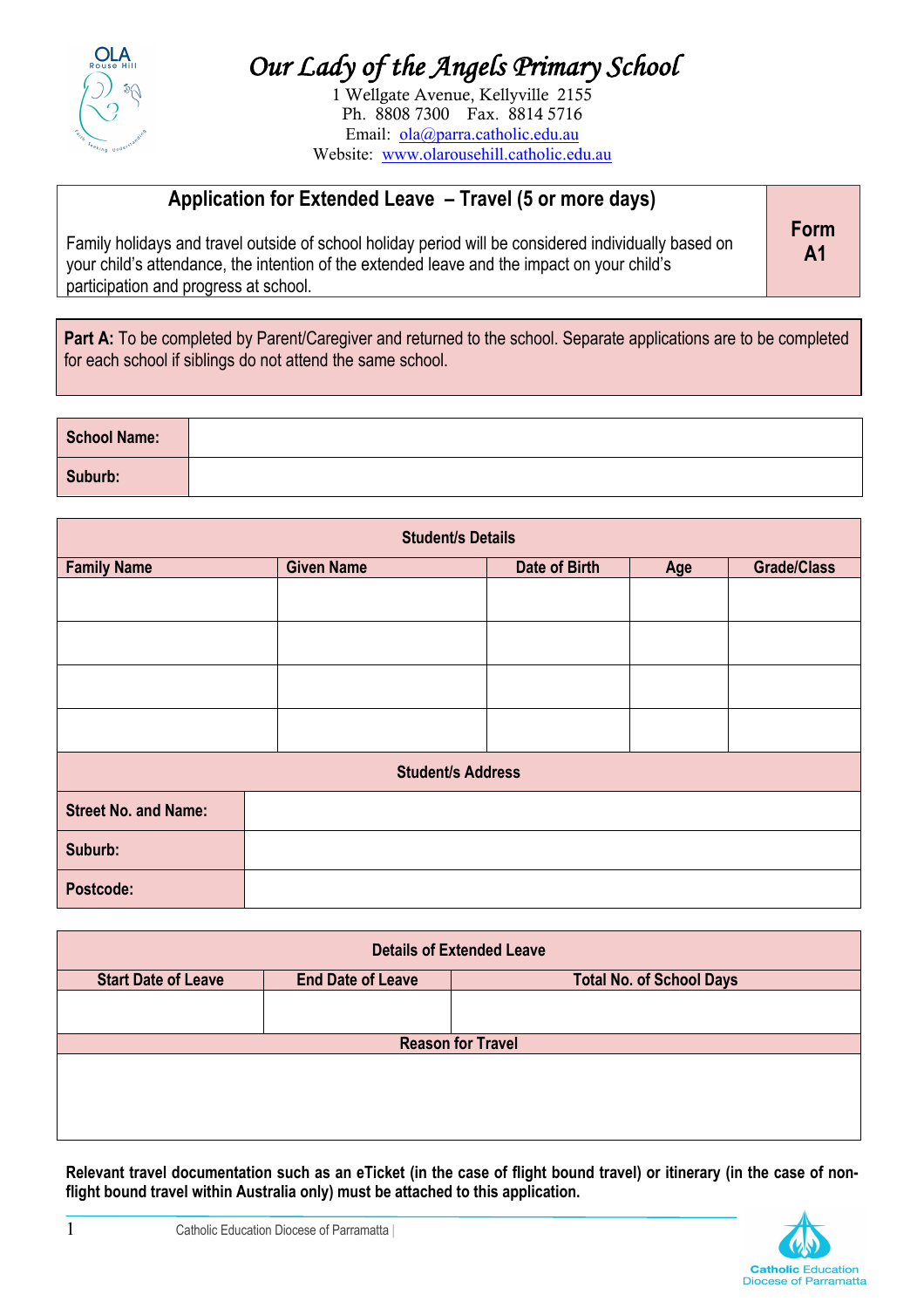

# *Our Lady of the Angels Primary School*

1 Wellgate Avenue, Kellyville 2155 Ph. 8808 7300 Fax. 8814 5716 Email: ola@parra.catholic.edu.au Website: www.olarousehill.catholic.edu.au

| <b>Details of Prior Approved Extended Leave - Travel</b> |  |  |
|----------------------------------------------------------|--|--|
|                                                          |  |  |

| Are there any current or previous applications for extended leave during this current school year? (Please tick) |                                |                           |    |  |
|------------------------------------------------------------------------------------------------------------------|--------------------------------|---------------------------|----|--|
| If yes, please provide details of previous extended leave below.                                                 |                                |                           | No |  |
| <b>Previous Leave Start Date</b>                                                                                 | <b>Previous Leave End Date</b> | <b>No. of School Days</b> |    |  |
|                                                                                                                  |                                |                           |    |  |
|                                                                                                                  |                                |                           |    |  |

| <b>Parent/Caregiver Details</b> |  |                   |                                  |                  |  |
|---------------------------------|--|-------------------|----------------------------------|------------------|--|
| <b>Family Name</b>              |  | <b>Given Name</b> | <b>Relationship to Student/s</b> |                  |  |
|                                 |  |                   |                                  |                  |  |
| <b>Street No. and Name:</b>     |  |                   |                                  | Postcode:        |  |
| Suburb:                         |  |                   |                                  | <b>Phone No:</b> |  |

As the parent/caregiver and the applicant for the above mentioned student/s, I hereby apply for a Certificate of Extended Leave – Travel and understand that my child/children will be granted a period of extended leave upon acceptance by the Principal for the reason provided.

I understand that, if the application is accepted:

- o I am responsible for the supervision of the student/s during the period of extended leave
- o The accepted period of extended leave is limited to the period indicated
- o The accepted period of extended leave is subject to the conditions listed on the Certificate of Extended Leave
- o The period of extended leave will count towards my child's/children's absences from school.

I declare that the information provided in this application is to the best of my knowledge and belief; accurate and complete. I recognise that should statements in this application later prove to be false or misleading any decision made as a result of this application may be reversed. I further recognise that a failure to comply with any condition set out in the application may result in the provided period of extended leave being cancelled.

| Signature of Parent/Caregiver | <b>Date</b> |
|-------------------------------|-------------|
|                               |             |
|                               |             |

#### **Privacy Statement**

The information provided will be used to process the student's Application for Extended Leave – Travel during the period indicated. It will only be disclosed for the following purposes:

- o General student administration relating to the education and welfare of the student
- o Communication with students and parents/caregivers
- o To ensure the health, safety and welfare of students, staff and visitors to the school
- o State and national reporting purposes
- o For any other purpose required by law

#### **Once you have completed and signed this application, please return to the school Principal**